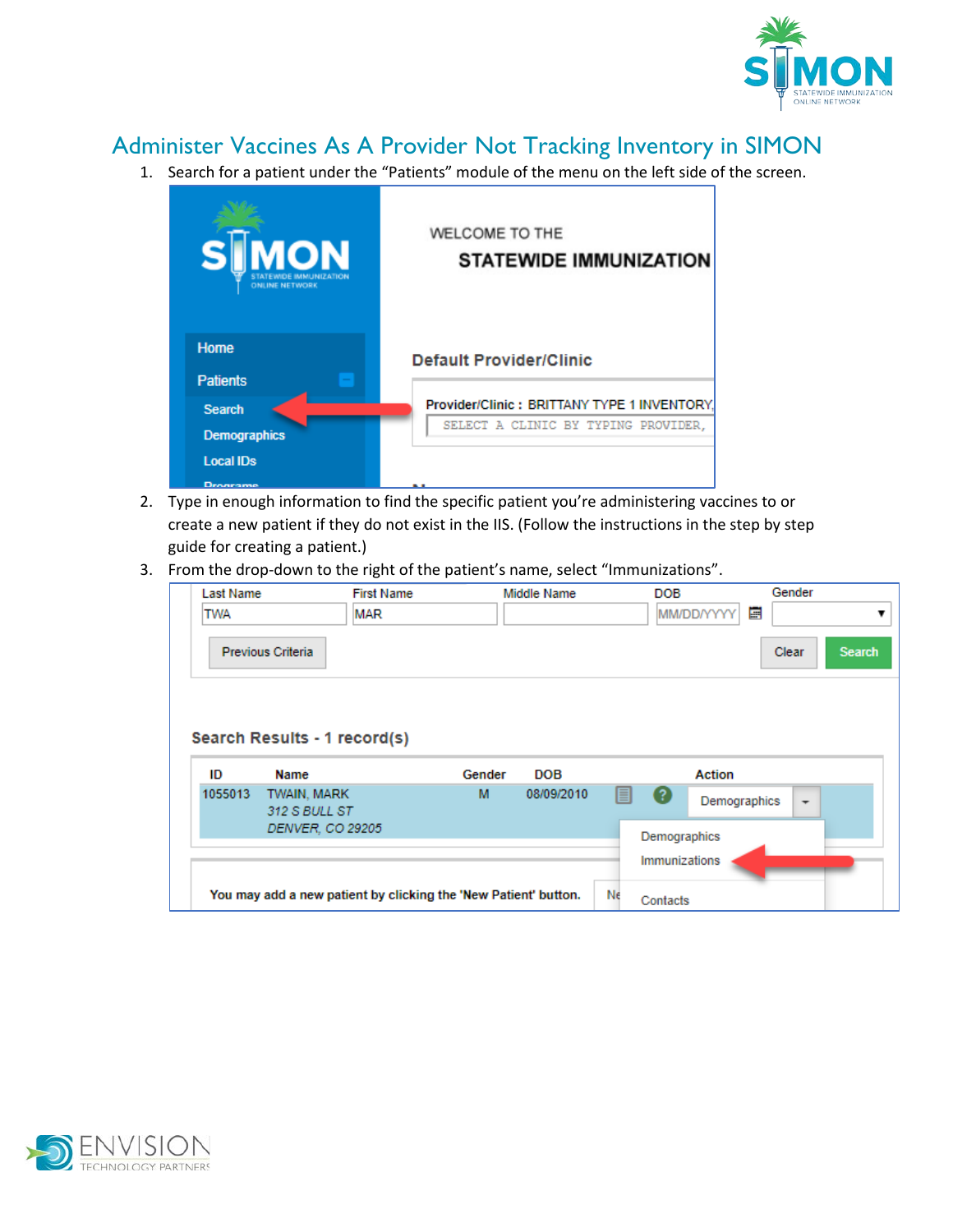

4. From the green drop-down menu at the top of the page select "Quick Add"

| TWAIN, MARK ID: 1055013 DOB: 08/09/2010 AGE: 9Y 2M 22D GENDER: M |  |                            | 目に                                               |
|------------------------------------------------------------------|--|----------------------------|--------------------------------------------------|
| Immunizations Home <sup>o</sup><br>Learn More                    |  | $D$ Links $-$<br>Quick Add | <b>Select Action</b><br>$\overline{\phantom{a}}$ |
| View                                                             |  | Add History                |                                                  |
| Ħ                                                                |  |                            |                                                  |

5. Ensure the Clinic, Vaccination Date, Prescribed By and Administered Date for the vaccines are complete and accurate.

| <b>Precautions/Contraindications</b>                                                      |                 |                |                                                      |
|-------------------------------------------------------------------------------------------|-----------------|----------------|------------------------------------------------------|
| Clinic <sup>*</sup>                                                                       | Vacc Date *     |                | Prescribed By                                        |
| <b>BRIT TYPE 1 INVENTORY</b>                                                              | E<br>MM/DD/YYYY | <b>UNKNOWN</b> |                                                      |
| Do not set this clinic as the 'default clitic' for this patient<br>∪<br>Administered By * |                 |                |                                                      |
| Patient is VFC eligible                                                                   |                 |                | <b>Clear Vaccines</b><br><b>Display All Vaccines</b> |

6. The recommended vaccines will auto populate the fields for immunizations to be added. (You can edit your user defaults to not load the recommended fields automatically in user default settings.) To add more, select the vaccine from the drop-down menu on the next open line.

| <b>Precautions/Contraindications</b>  |   |                         |   |                        |   |
|---------------------------------------|---|-------------------------|---|------------------------|---|
| Clinic*                               |   |                         |   | Vacc Date *            |   |
| <b>BRIT TYPE 1 INVENTORY</b>          |   |                         | ▼ | 10/07/2019             |   |
| Administered By *<br>ADAMS, JOHN (MD) | ▼ | Patient is VFC eligible |   |                        |   |
|                                       |   |                         |   |                        |   |
| Vaccine                               |   | <b>Body Site</b>        |   | <b>VIS/Publication</b> |   |
| POLIO-IPV                             | ▼ |                         |   | Select VIS             | Ø |
| HEP A, PED/ADOL, 2D                   | ▼ |                         |   | Select VIS             |   |
| <b>TDAP, ADSORBED</b>                 | ▼ |                         |   | Select VIS             | Ø |
|                                       |   |                         |   |                        |   |

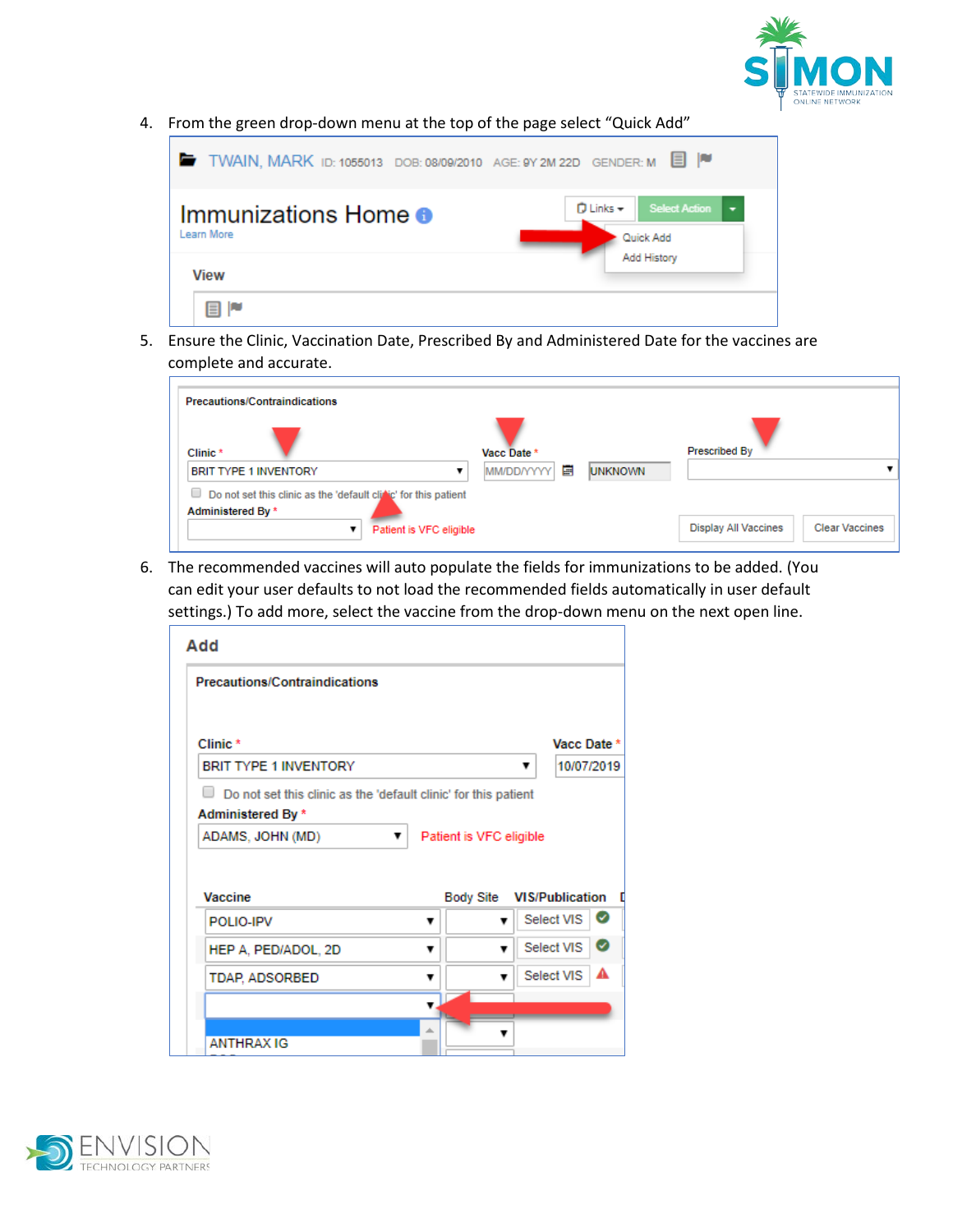

7. For each vaccine administered, select the body site from the drop-down to the right of the vaccine name.

| Add                                                             |                           |
|-----------------------------------------------------------------|---------------------------|
| <b>Precautions/Contraindications</b>                            |                           |
| Clinic <sup>*</sup>                                             | Vacc Date *               |
|                                                                 |                           |
| <b>BRIT TYPE 1 INVENTORY</b>                                    | 10/07/2019<br>▼           |
| Do not set this clinic as the 'default clinic' for this patient |                           |
| Administered By *                                               |                           |
| ADAMS, JOHN (MD)<br>▼                                           | Patient is VFC eligible   |
|                                                                 |                           |
|                                                                 |                           |
| Vaccine                                                         | Body Site VIS/Publication |
| POLIO-IPV                                                       |                           |
| HEP A, PED/ADOL, 2D                                             | Select VIS<br>v           |
|                                                                 |                           |

8. The vaccine information statement (VIS) should automatically attach to the vaccine, but you may see a warning icon if a default VIS has not been assigned. In this case, click "Select VIS" and choose a VIS to attach.

| Vaccine             |    | Body Site VIS/Publication Details |                |
|---------------------|----|-----------------------------------|----------------|
| POLIO-IPV           | ТG | Select VIS                        | <b>Details</b> |
| HEP A. PED/ADOL, 2D | RA | Select VIS <b>O</b>               | <b>Details</b> |
| TDAP, ADSORBED      | IΑ | Select VIS   A                    |                |
|                     |    |                                   |                |

9. If you are not administering the recommended vaccines, you can clear them by selecting the blank space from the top of the drop-down menu.

| Vaccine                         |    | Body Site VIS/Publication |
|---------------------------------|----|---------------------------|
| POLIO-IPV                       | LG | Select VIS                |
| HEP A, PED/ADOL, 2D             | RA | Select VIS                |
| <b>TDAP, ADSORBED</b>           |    | <b>Select VIS</b>         |
| <b>ANTHRAX IG</b><br><b>BCG</b> |    |                           |

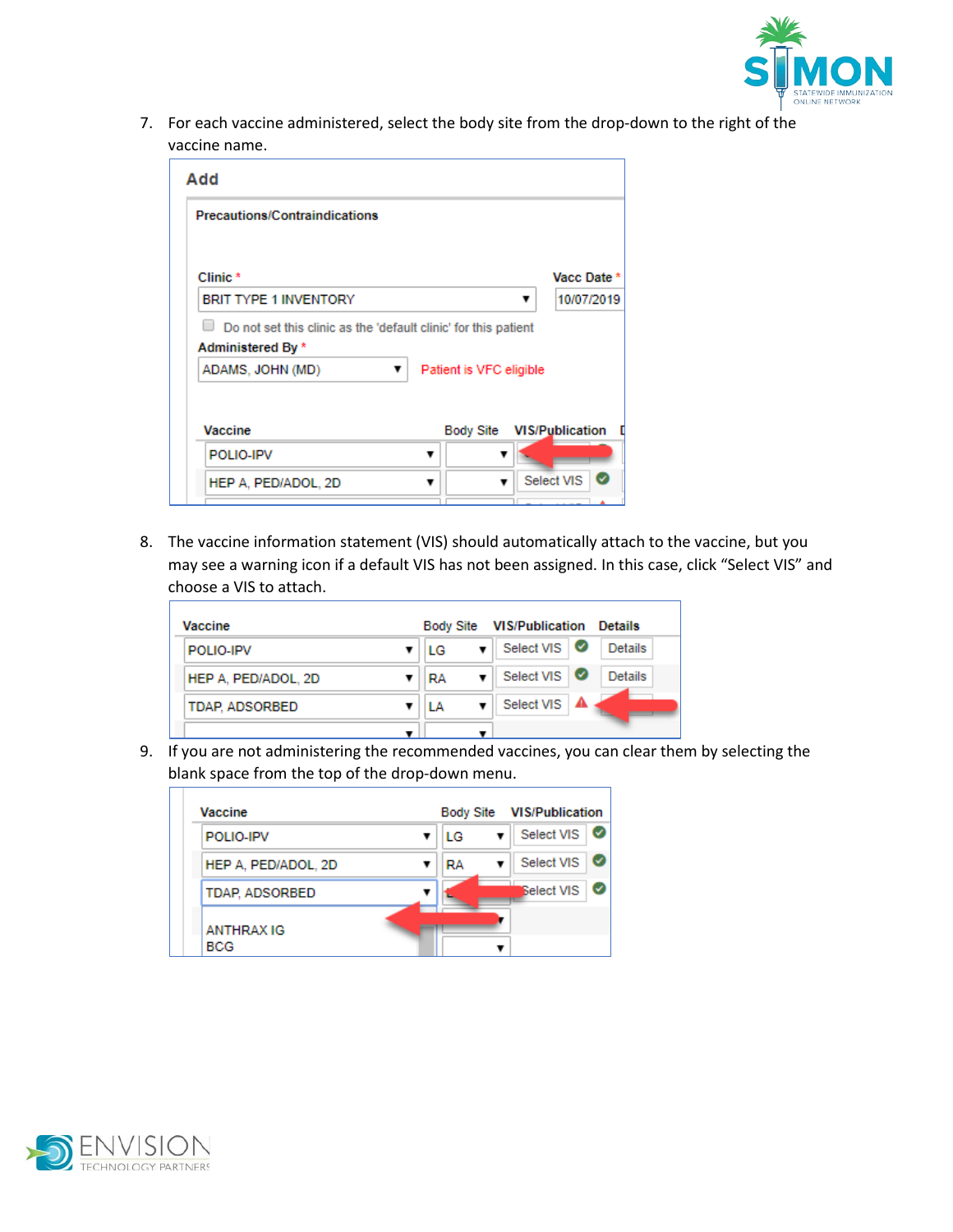

10. However, if the reason you are not adding this vaccine is because the patient refused it, you need to document the refusal by selecting the reason refused instead of the body site.

| Clinic*<br><b>BRIT TYPE 1 INVENTORY</b>                                                     |   |                         | Vacc Date *<br>10/07/2019 | E              | 9Y 1M 28D                             | <b>Prescribed By</b><br>ADMIN, WEBIZ (DIETICIAN)                                   |              |
|---------------------------------------------------------------------------------------------|---|-------------------------|---------------------------|----------------|---------------------------------------|------------------------------------------------------------------------------------|--------------|
| $\Box$ Do not set this clinic as the 'default clinic' for this patient<br>Administered By * |   |                         |                           |                |                                       |                                                                                    |              |
| ADAMS, JOHN (MD)                                                                            |   | Patient is VFC eligible |                           |                |                                       | <b>Display All Vaccines</b>                                                        | Clear Vaccin |
|                                                                                             |   |                         |                           |                |                                       | If Vaccine Refused, Reason                                                         |              |
| Vaccine                                                                                     |   | <b>Body Site</b>        | <b>VIS/Publication</b>    | <b>Details</b> |                                       |                                                                                    |              |
| POLIO-IPV                                                                                   |   |                         | ◙<br>Select VIS           | <b>Details</b> |                                       |                                                                                    |              |
| HEP A. PED/ADOL, 2D                                                                         |   | <b>RA</b>               | Ø<br>Select VIS           | <b>Details</b> |                                       |                                                                                    |              |
| <b>TDAP, ADSORBED</b>                                                                       |   | LA                      | Select VIS<br>Ø           | Details        | <b>OTHER</b>                          | MEDICAL EXEMPTION WITH AFFIDAVIT                                                   |              |
|                                                                                             |   |                         |                           |                | PARENTAL DECISION<br>PATIENT DECISION |                                                                                    |              |
|                                                                                             | v |                         |                           |                |                                       | <b>RELIGIOUS EXEMPTION WITH AFFIDAVIT</b><br>RELIGIOUS EXEMPTION WITHOUT AFFIDAVIT |              |
|                                                                                             |   |                         |                           |                |                                       |                                                                                    |              |

11. To save, select "Create" from the green drop-down at the top of the screen.

| <b>■ TWAIN, MARK ID: 1055013 DOB: 08/09/2010 AGE: 9Y 1M 28D GENDER: M ■</b> |        |            |                      |  |
|-----------------------------------------------------------------------------|--------|------------|----------------------|--|
| $\mid$ Immunizations $\bigoplus_{\text{\tiny{Learn More}}}$                 | Cancel | $T_{\tau}$ | <b>Select Action</b> |  |
| Add                                                                         |        |            | Create               |  |